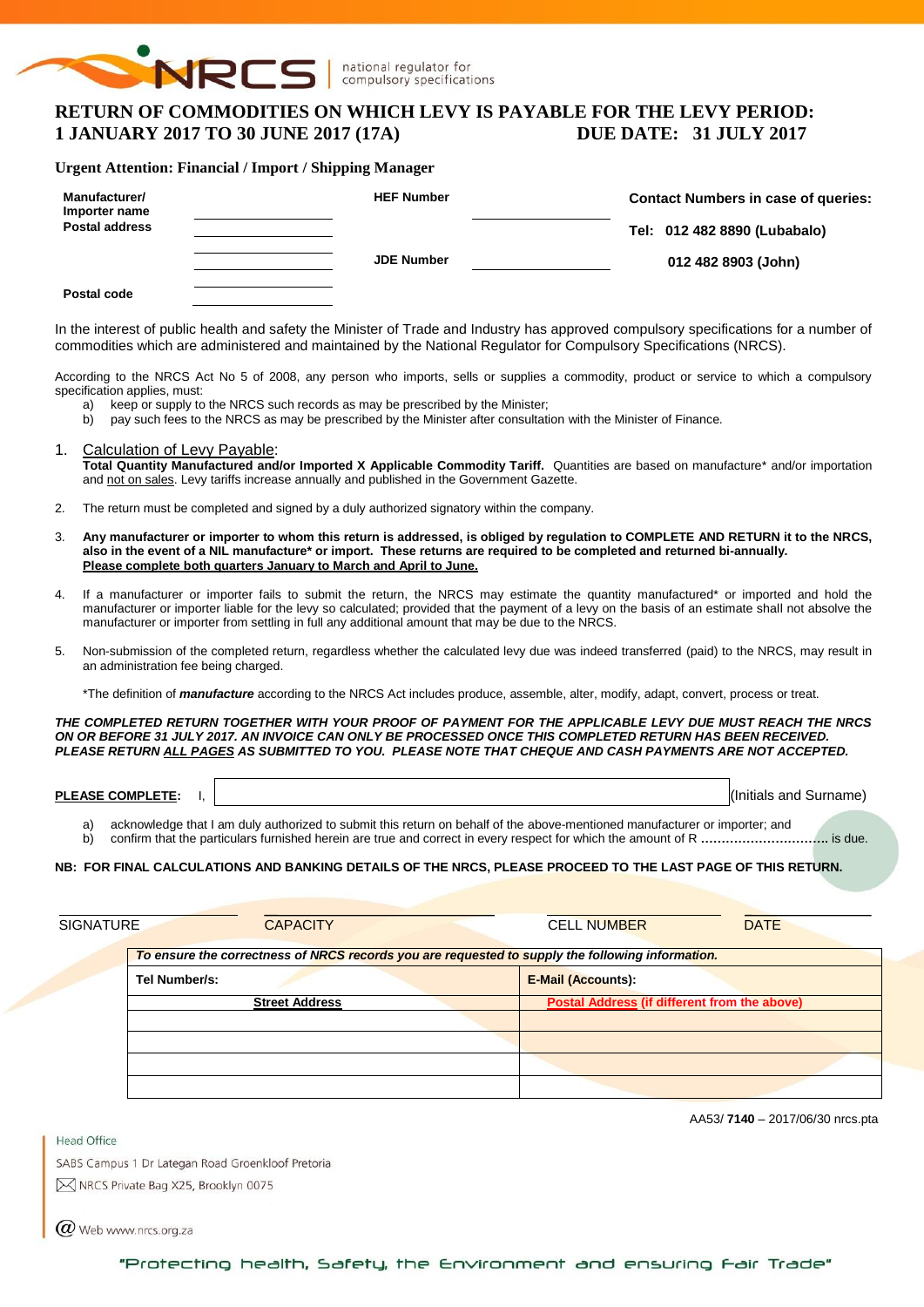#### **ELECTRICAL APPARATUS**

#### **PLEASE NOTE: TOTAL QUANTITY TO BE ROUNDED OFF TO THE NEXT FULL UNIT (1 UNIT = 10/100 items or any part thereof)**

| Code | Description of commodity                                                                                                                                                                 |                        | Quantity<br>Manufactured<br><b>Jan to March</b> | Quantity<br>Imported<br><b>Jan to March</b> | Quantity<br>Manufactured<br>Apr to June | Quantity<br>Imported<br>Apr to June | <b>Total</b> | Unit        | <b>Tariff</b>      | Levy payable |
|------|------------------------------------------------------------------------------------------------------------------------------------------------------------------------------------------|------------------------|-------------------------------------------------|---------------------------------------------|-----------------------------------------|-------------------------------------|--------------|-------------|--------------------|--------------|
| 7120 | (IEC 60065 / VC 8055)<br>Portable television antennae                                                                                                                                    |                        |                                                 |                                             |                                         |                                     |              | 100 Items   | R 8,64             |              |
| 7121 | Audio Equipment, e.g. Hi-Fi Systems, Radios, etc<br>(IEC 60065 / VC 8055)                                                                                                                |                        |                                                 |                                             |                                         |                                     |              | 10 Items    | R 6,22             |              |
| 7123 | Audio Equipment e.g. Hi-Fi Systems, Radios, etc - Energy<br><b>Efficiency and Labelling</b>                                                                                              | (VC 9008)              |                                                 |                                             |                                         |                                     |              | 10 Items    | R11,87             |              |
| 7122 | Visual Equipment e.g. TVs, VCRs, DVD Players, etc.<br>(IEC 60065 / VC 8055)                                                                                                              |                        |                                                 |                                             |                                         |                                     |              | <b>Item</b> | R <sub>1,79</sub>  |              |
| 7124 | Visual Equipment e.g. TVs VCRs, DVD Players, etc. - Energy<br><b>Efficiency and Labelling</b>                                                                                            | (VC 9008)              |                                                 |                                             |                                         |                                     |              | Item        | R 1,27             |              |
| 7209 | Lamp Control Gear*                                                                                                                                                                       | (VC 9087)              |                                                 |                                             |                                         |                                     |              | Item        | R 0,56             |              |
| 7210 | Luminaires and Lighting Appliances, e.g. fluorescent, fixed,<br>portable, hand-held lamps, lighting chains, flood lights,<br>Christmas tree lighting sets, etc.<br>(IEC 60598 / VC 9012) |                        |                                                 |                                             |                                         |                                     |              | 10 Items    | R 1,73             |              |
| 7211 | Lamp holders                                                                                                                                                                             | (VC 8011)              |                                                 |                                             |                                         |                                     |              | 100 Items   | R 3,43             |              |
| 7212 | Starters for tubular fluorescent lamps                                                                                                                                                   | ( <b>VC</b> 8039)      |                                                 |                                             |                                         |                                     |              | 100 Items   | R <sub>1,73</sub>  |              |
| 7213 | Incandescent lamps (globes)                                                                                                                                                              | (VC 8043)              |                                                 |                                             |                                         |                                     |              | 100 Items   | $R$ 1,73           |              |
| 7214 | Single-Capped Fluorescent Lamps (CFL)*                                                                                                                                                   | (VC 9091)              |                                                 |                                             |                                         |                                     |              | 10 Items    | R <sub>1,58</sub>  |              |
| 7510 | Plugs                                                                                                                                                                                    | (VC 8008)              |                                                 |                                             |                                         |                                     |              | 100 Items   | R <sub>1,73</sub>  |              |
| 7511 | Socket outlets                                                                                                                                                                           | (VC 8008)              |                                                 |                                             |                                         |                                     |              | 10 Items    | R 1,73             |              |
| 7512 | Socket outlet adaptors, including "Janus" couplers                                                                                                                                       | (VC 8008)              |                                                 |                                             |                                         |                                     |              | 100 Items   | R <sub>12,08</sub> |              |
| 7513 | Switches for Fixed installations                                                                                                                                                         | (VC 8003)              |                                                 |                                             |                                         |                                     |              | 100 Items   | R10,37             |              |
| 7514 | Switches for Appliances                                                                                                                                                                  | (VC 8052)              |                                                 |                                             |                                         |                                     |              | 100 Items   | R3,43              |              |
| 7517 | Cord Sets with plug and appliance coupler                                                                                                                                                | (VC 8029)              |                                                 |                                             |                                         |                                     |              | 100 Items   | R13,83             |              |
| 7518 | Cord Extension Sets - without switches                                                                                                                                                   | ( <b>VC</b> 8029)      |                                                 |                                             |                                         |                                     |              | 10 Items    | R 2,60             |              |
| 7519 | Cord Extension Sets - with switches                                                                                                                                                      | (VC 8029)              |                                                 |                                             |                                         |                                     |              | 10 Items    | R 4,67             |              |
| 7520 | Cord Extension Sets - with switches and MCCB                                                                                                                                             | ( <b>VC</b> 8029)      |                                                 |                                             |                                         |                                     |              | 10 Items    | R15,19             |              |
| 7521 | Cord Extension Sets - with switches and ELPU                                                                                                                                             | ( <b>VC</b> 8029)      |                                                 |                                             |                                         |                                     |              | 10 Items    | R <sub>17,97</sub> |              |
| 7610 | <b>Flexible Cords</b>                                                                                                                                                                    | (VC 8006)              |                                                 |                                             |                                         |                                     |              | $100$ Kg    | R 5,18             |              |
| 7611 | Electric Cables - fixed installations, Medium Voltage<br>Electric Cables - fixed installations Low Voltage                                                                               | (VC 8077)<br>(VC 8075) |                                                 |                                             |                                         |                                     |              | $100$ Kg    | R 5,18             |              |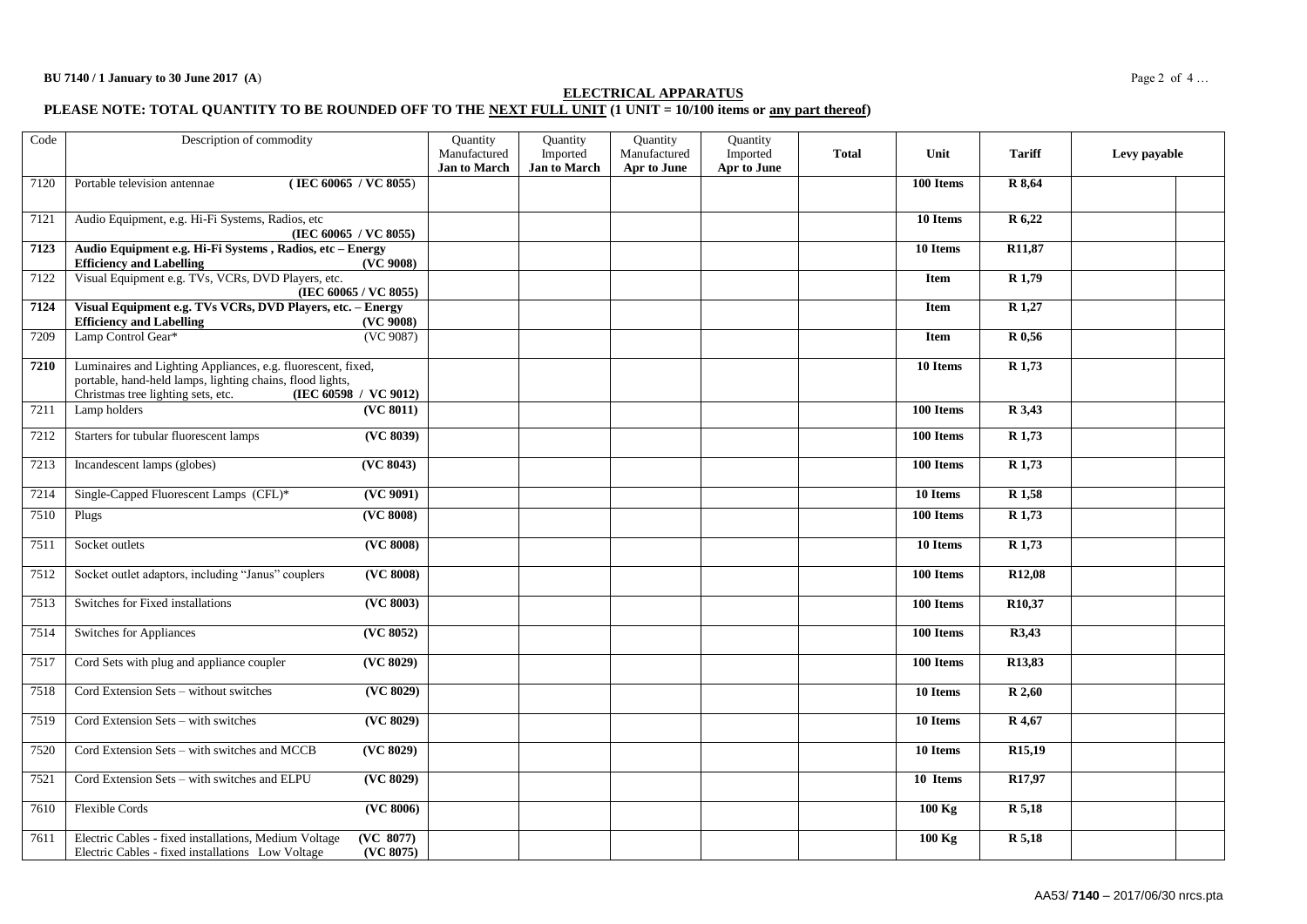### **BU 7140 / 1 January to 30 June 2017 (A)** Page 3 of 4

| Code | <b>Description of Commodity</b>                                                                                                                                                                                                                         | Quantity<br>Manufactured<br><b>Jan to March</b> | Quantity<br>Imported<br>Jan to March | Quantity<br>Manufactured<br>Apr to June | Quantity<br>Imported<br>Apr to June | <b>Total</b> | Unit        | <b>Tariff</b>       | Levy Payable |  |
|------|---------------------------------------------------------------------------------------------------------------------------------------------------------------------------------------------------------------------------------------------------------|-------------------------------------------------|--------------------------------------|-----------------------------------------|-------------------------------------|--------------|-------------|---------------------|--------------|--|
| 7710 | Moulded case circuit-breakers : Single pole<br>( <b>VC</b> 8036)                                                                                                                                                                                        |                                                 |                                      |                                         |                                     |              | 10 Items    | R <sub>1,91</sub>   |              |  |
| 7711 | Moulded case circuit-breakers : Double pole<br>(VC 8036)                                                                                                                                                                                                |                                                 |                                      |                                         |                                     |              | 10 Items    | R 6,39              |              |  |
| 7712 | Moulded case circuit-breakers : Triple pole<br>(VC 8036)                                                                                                                                                                                                |                                                 |                                      |                                         |                                     |              | 10 items    | R 8,99              |              |  |
| 7713 | (VC 8036)<br>Moulded case circuit-breakers: Four pole                                                                                                                                                                                                   |                                                 |                                      |                                         |                                     |              | 10 Items    | R 10,71             |              |  |
| 7719 | Transportable motor operated tools: e.g. table saw thickness planers<br>(IEC 61029) / VC 8055)<br>etc.                                                                                                                                                  |                                                 |                                      |                                         |                                     |              | 10 Items    | R <sub>12</sub> ,60 |              |  |
| 7720 | Hand-held electric power tools, e.g. lathes, saws, grinders, drills,<br>electric gardening and agricultural equipment, etc.<br>(IEC 60745 / VC 8055)                                                                                                    |                                                 |                                      |                                         |                                     |              | 10 Items    | R <sub>10.19</sub>  |              |  |
| 7721 | Earth leakage protection units: Single phase<br>(VC 8035)                                                                                                                                                                                               |                                                 |                                      |                                         |                                     |              | 10 Items    | R14,87              |              |  |
| 7722 | Earth leakage protection units: Multi phase<br>( <b>VC</b> 8035)                                                                                                                                                                                        |                                                 |                                      |                                         |                                     |              | 10 Items    | R <sub>28</sub> ,14 |              |  |
| 7810 | ( <b>VC</b> 8012)<br>Appliance couplers                                                                                                                                                                                                                 |                                                 |                                      |                                         |                                     |              | 100 Items   | R 5,18              |              |  |
| 7811 | <b>Appliance - Small:</b><br>(e.g. Vacuum cleaners, heaters, electric irons, heated blankets, fans,<br>hairdryers, kettles, motor-operated appliances, instantaneous water<br>heaters, soldering irons, battery chargers etc.)<br>(IEC 60335 / VC 8055) |                                                 |                                      |                                         |                                     |              | 10 Items    | R 1,73              |              |  |
| 7813 | <b>Appliance - Large:</b><br>(e.g. Freezers, refrigerators, dishwashers, washing machines, tumble<br>dryers, air conditioning units, catering equipment, microwave ovens,<br>(IEC 60335 / VC 8055)<br>stoves, etc.)                                     |                                                 |                                      |                                         |                                     |              | <b>Item</b> | R 2,18              |              |  |
| 7817 | <b>Appliance - Large:</b><br>(Only freezers, refrigerators, dishwashers, washing machines, tumble<br>dryers, washer-dryer combinations, electric ovens and air<br>conditioners) – Energy Efficiency and labeling<br>(VC 9008)                           |                                                 |                                      |                                         |                                     |              | Item        | R 2,60              |              |  |
| 7815 | Hot water storage tanks for domestic use<br>(VC 9006)                                                                                                                                                                                                   |                                                 |                                      |                                         |                                     |              | <b>Item</b> | R 2,18              |              |  |
| 7816 | Integral and close-coupled domestic solar water heaters<br>(VC 9004)                                                                                                                                                                                    |                                                 |                                      |                                         |                                     |              | <b>Item</b> | <b>R</b> 6.01       |              |  |
| 7812 | Information Technology (IT) equipment and business systems,<br>(e.g. computers, monitors, printers, copiers, fax machines,<br>(IEC 60950 / VC 8055)<br>scanners, modems, routers etc.                                                                   |                                                 |                                      |                                         |                                     |              | <b>Item</b> | R 5,13              |              |  |
| 7814 | Information Technology (IT) components, e.g. power-supplies,<br>cell phone battery chargers, motherboards, etc.<br>(IEC 60950 / VC 8055)                                                                                                                |                                                 |                                      |                                         |                                     |              | 100 Items   | R53,55              |              |  |